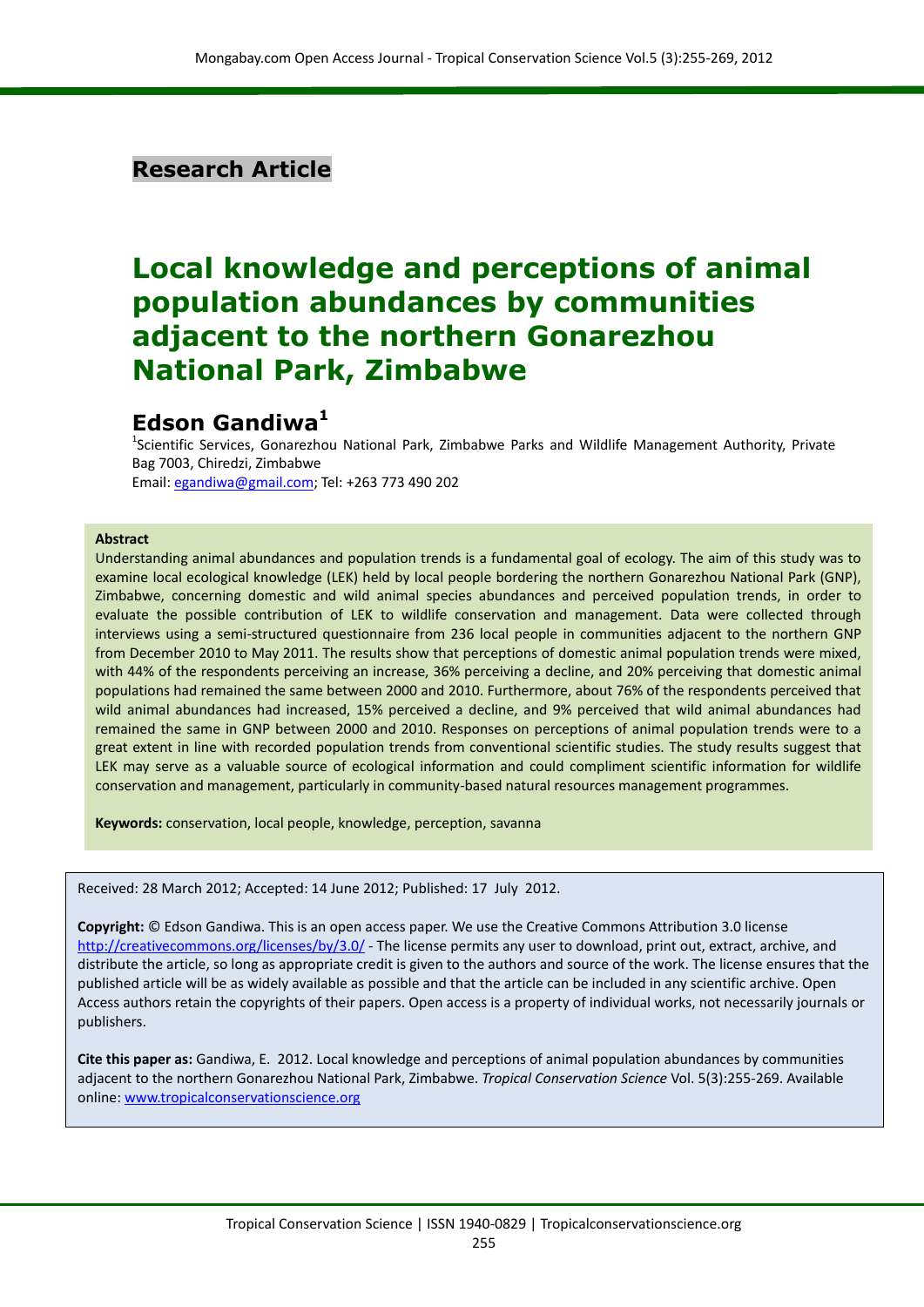## **Introduction**

Human communities, especially those living in and around protected areas, often have important and long-standing relationships with these areas, giving local people particular knowledge about the environments in which they live [\[1,](#page-9-0) [2\]](#page-9-1). Indigenous knowledge is a body of knowledge built by a group of people through generations of living in close contact with nature [\[3\]](#page-9-2). Indigenous groups offer alternative knowledge and perspectives based on their own locally developed practices of resource use [\[4\]](#page-9-3). Local knowledge is increasingly being sought by academics, scientists, and policymakers as a potential source of ideas for emerging models of ecosystem management, conservation biology, and ecological restoration [\[4-8\]](#page-9-3). To this end, the United Nations Convention on Biodiversity calls for recognition, protection, and utilization of Traditional Ecological Knowledge (TEK) [\[5\]](#page-9-4).

TEK consists of biophysical observations, skills, and technologies, as well as social relationships such as norms and institutions, that structure human–environmental interactions [\[4,](#page-9-3) [9\]](#page-9-5). TEK is transferred from one generation to the next, representing cumulative local knowledge, and is modified and amended as a result of new experiences and observations [\[9\]](#page-9-5). Because new knowledge is created all the time, recent Local Ecological Knowledge (LEK) is defined as knowledge, practices, and beliefs regarding ecological relationships that are gained through extensive personal observation of and interaction with local ecosystems, and shared among local resource users [\[6\]](#page-9-6). LEK may eventually become TEK [\[6\]](#page-9-6). LEK has been used to obtain information on the presence and qualitative abundance of species, qualitative population trends, and other far-reaching insights into ecological processes [\[10,](#page-9-7) [11\]](#page-9-8). Local perception refers to local people's understandings that reflect their habitual way of life, as well as their shared expectations [\[2\]](#page-9-1).

Although TEK is increasingly being recognized as a suitable alternative approach to promoting environmental sustainability in both academic circles and policy formulation, there are still doubts and heated debates about its viability [\[12\]](#page-9-9). Most of these doubts and debates arise from the important differences between TEK and scientific ecological knowledge. TEK observations tend to be qualitative, recording observations from a single location over a long time period [\[5,](#page-9-4) [9\]](#page-9-5). In TEK, the observers tend to be the resource users themselves, such as hunters, fishers, and gatherers whose harvesting success is inextricably linked to the quality and reliability of their ecological observations [\[5\]](#page-9-4). In contrast, scientific observations made by a small group of professionals tend to be quantitative and often represent simultaneous observations from a wide range of sites, which frequently lack the long-term perspective of TEK [\[5\]](#page-9-4). Furthermore, scientific ecological knowledge tends to be driven by theoretical models and hypothesis testing, and generated using the scientific method; it is not necessarily utilitarian, is often general and not always local, is generated by research institutions, and is documented and widely disseminated in written form [\[6\]](#page-9-6).

On the other hand, TEK and LEK tend to be driven by a need for utilitarian information that will help people survive and maintain a natural resource-based livelihood; such information is generated through practical experience with the natural world in the course of everyday life, is locally based and specific, and is transmitted orally or through demonstration [\[6\]](#page-9-6). Additionally, the production of TEK is relatively inexpensive compared to scientific ecological knowledge, because relevant information is accumulated incidentally while also pursuing several other goals and can provide observational replication over extended temporal periods [\[13\]](#page-9-10).

An increasing number of recent studies have highlighted major declines in large mammal populations in many of Africa's protected areas as a result of diverse factors including habitat loss and degradation, bushmeat hunting, diseases and droughts [\[14-18\]](#page-9-11). The knowledge that local people gain through daily interaction with ecosystems and constituent animal species may hold clues for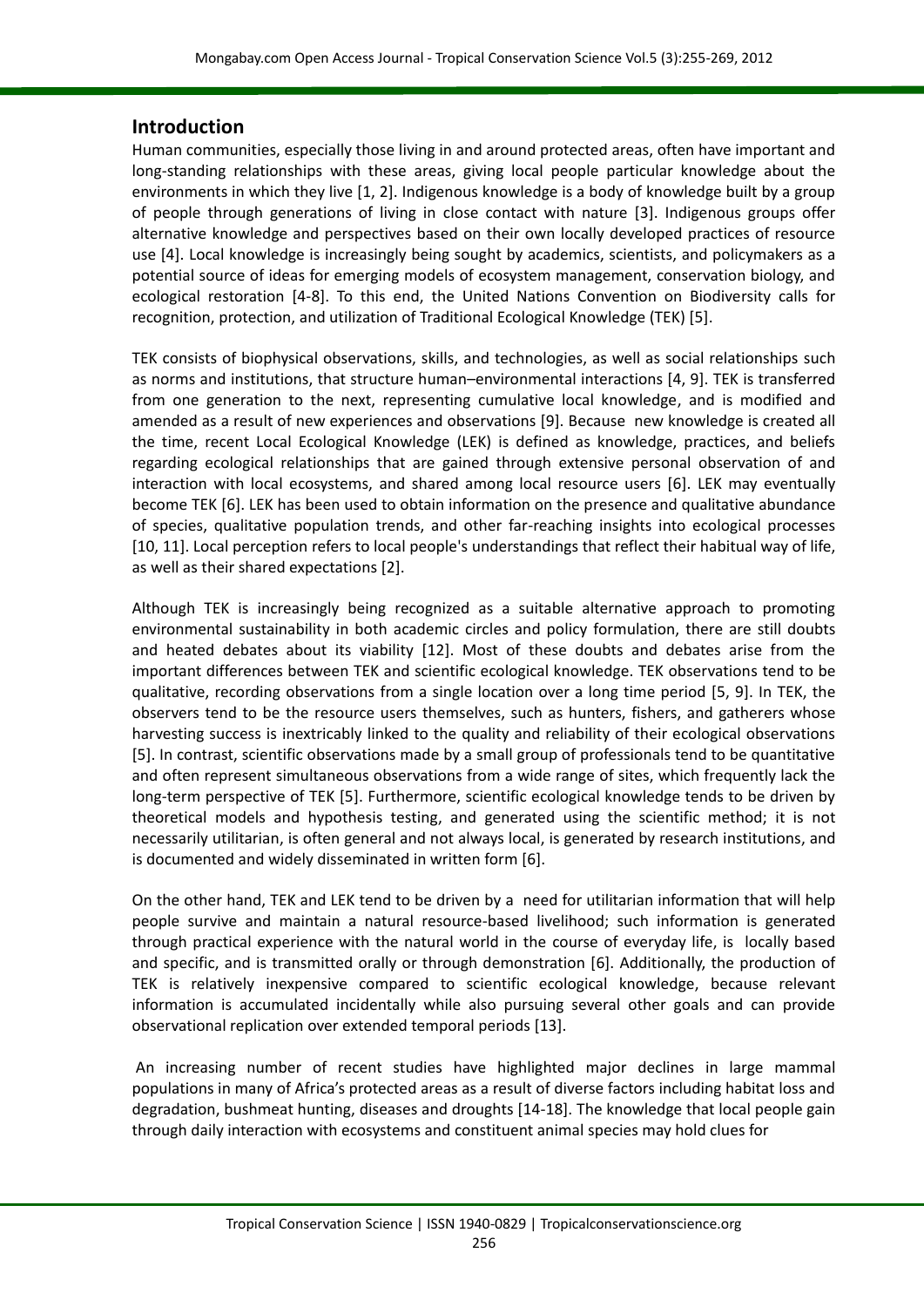sustainable animal species conservation and management in tropical ecosystems [\[19\]](#page-9-12). Most of the emphasis in understanding local people's knowledge and perceptions has focused on the conflicts between people and protected areas, such as loss of traditional extraction access or damage by wildlife to crops and livestock [\[20-24\]](#page-10-0). It is therefore essential, from both a scientific and conservationist perspective, to understand local people's knowledge and perceptions in order to allow for comprehensive wildlife conservation and management [\[25\]](#page-10-1). However, studies presenting cases using local knowledge in understanding animal species abundances and trends are few [e.g. [10,](#page-9-7) [13,](#page-9-10) [19,](#page-9-12) [25,](#page-10-1) [26\]](#page-10-2). Therefore, this study examined the LEK held by local people bordering the northern Gonarezhou National Park (GNP), Zimbabwe, concerning domestic and wild animal species abundances and perceived population trends, in order to evaluate the possible contribution of LEK to wildlife conservation and management. The objectives of this study were to: (i) document the local knowledge and perceptions related to domestic and wild animal abundances, and (ii) determine the reasons and/or explanations for the perceived animal abundances and qualitative population trends. In addition, a comparison of the collected LEK on qualitative animal population trends for the GNP ecosystem was made using scientific information from previous studies.

## **Methods**

### *Study area*

This study focused on local communities adjacent to the northern GNP, Zimbabwe. This study site was selected because it is representative of the socio-ecological complex of communal areas and protected areas, mostly national parks, in Zimbabwe, and also because the local communities are involved in community-based natural resources conservation. Therefore, it was expected that the local people had some knowledge of animal abundances and qualitative population trends. Established in the early 1930s as a Game Reserve, GNP was upgraded into a national park in 1975 under the Parks and Wildlife Act of 1975. GNP is the second largest national park in Zimbabwe after Hwange National Park; it covers an area of about 5000 km<sup>2</sup> in southeastern Zimbabwe, between 21° 00′–22° 15′ S and 30° 15′–32° 30′ E. The study area lies in a semi-arid savanna ecosystem with an average annual rainfall of between 400 and 600 mm [\[27\]](#page-10-3). The Gonarezhou ecosystem is endowed with a wide variety of both large carnivores and herbivore species [\[28,](#page-10-4) [29\]](#page-10-5). As GNP is largely unfenced, animals move inside and outside of the park to the adjacent communal areas.

Four wards or communities adjacent to the northern GNP were selected for this study: Chibwedziva and Chizvirizvi in Chiredzi district, and Mtandahwe and Mahenye in Chipinge district (Fig. 1). A ward is a sub-district administration unit which is comprised of at least 6 villages [\[30\]](#page-10-6). The selection of these wards or communities was largely informed by an earlier study on perceptions of illegal wildlife hunting by local communities in the same area [\[29\]](#page-10-5). Within the four selected communities, eight villages were randomly selected for data collection.

All the four study communities practice wildlife conservation under the Communal Area Programme for Indigenous Resources (CAMPFIRE), a conservation programme that was initiated in 1989 [\[31\]](#page-10-7). Sustainable wildlife utilisation is a legitimate form of land use in communal areas in Zimbabwe, which allows rural communities adjacent to protected areas to derive benefits from natural resources [\[32\]](#page-10-8). Shangaan is the major ethnic group in the study area. Local residents in communities adjacent to the northern GNP practice a combination of subsistence, cash crop farming and livestock production [\[29\]](#page-10-5).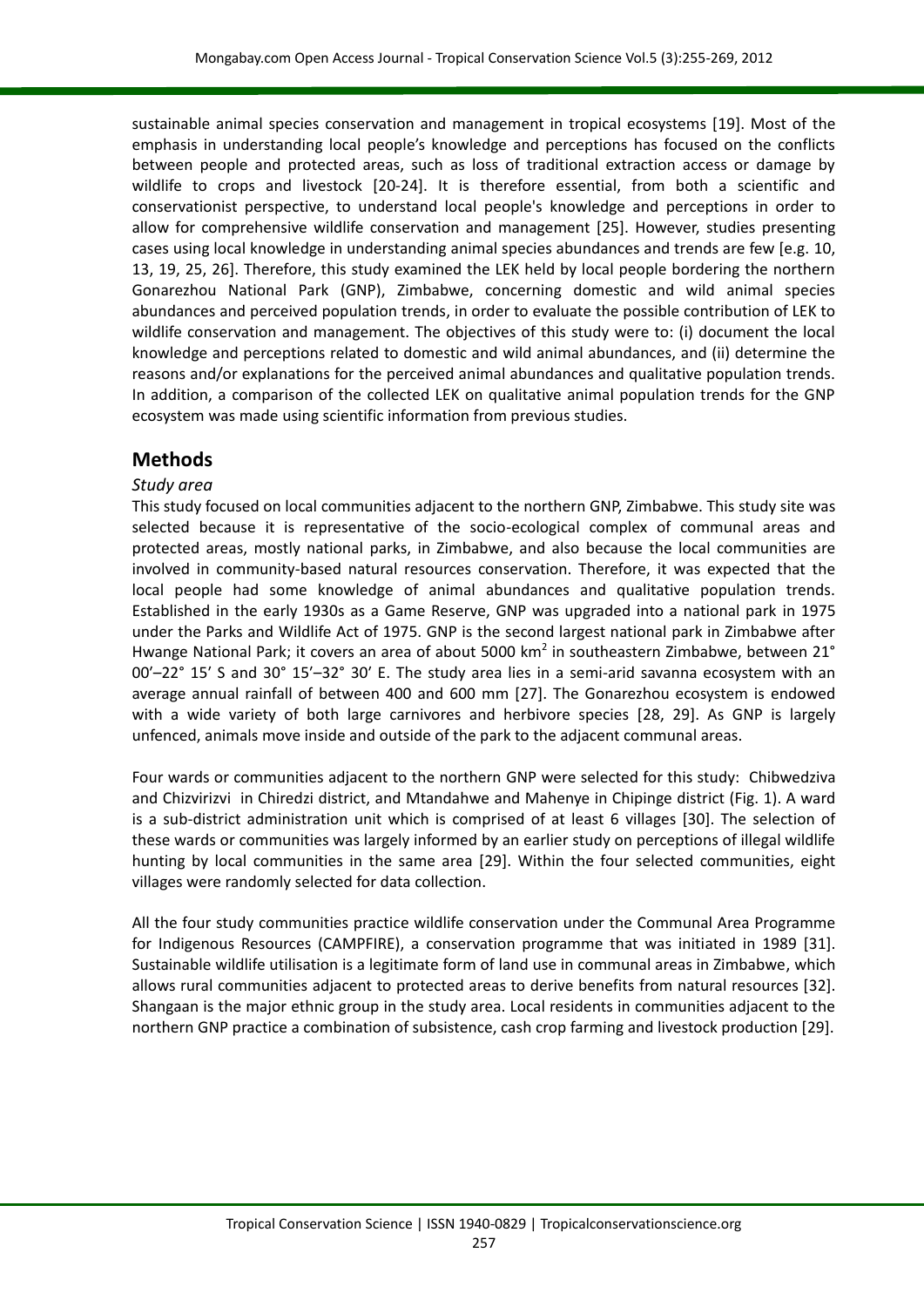

#### *Data collection*

Data were collected from December 2010 to May 2011. The questionnaire survey, which formed part of a broad study on human effects on tropical savanna ecosystems, involved a sample of 236 local people drawn from eight villages in four communities adjacent to the northern GNP. Questionnaires are particularly suitable tools for approaching studies of local knowledge and perceptions of ecological processes [[33](#page-10-9)]. Current village registers of the eight study villages formed the sampling pool, and households were randomly selected by picking numbers from a hat. Household heads or other permanently resident adults (≥18 years) were targeted as the respondents and took part in the interviews in each respondent's residence.

The date for interview was communicated to each selected household one or two days in advance. With the help of one field assistant conversant with the local language acting as a translator, a total of 236 local people, each representing a different household, were interviewed. The sample included 146 (62%) males and 90 (38%) females. Interviews were carried out in Shangaan and English. Respondents were interviewed using a semi-structured questionnaire. Pre-testing was conducted in a village in the Chitsa ward, outside the study communities, to ensure that all questions were clear, and a final version was prepared for sampling. Questions were constructed to gather information on local knowledge and perceptions of domestic animal qualitative population trends, frequency of wild animal sightings in the villages and/or communities, and wild animal qualitative population trends. Both close- and open-ended questions were included in the interview questionnaire (Appendix 1). Each interview took between 45 and 75 minutes to complete. In order to compare the collected LEK on qualitative animal population trends for the GNP ecosystem, data on observed populations of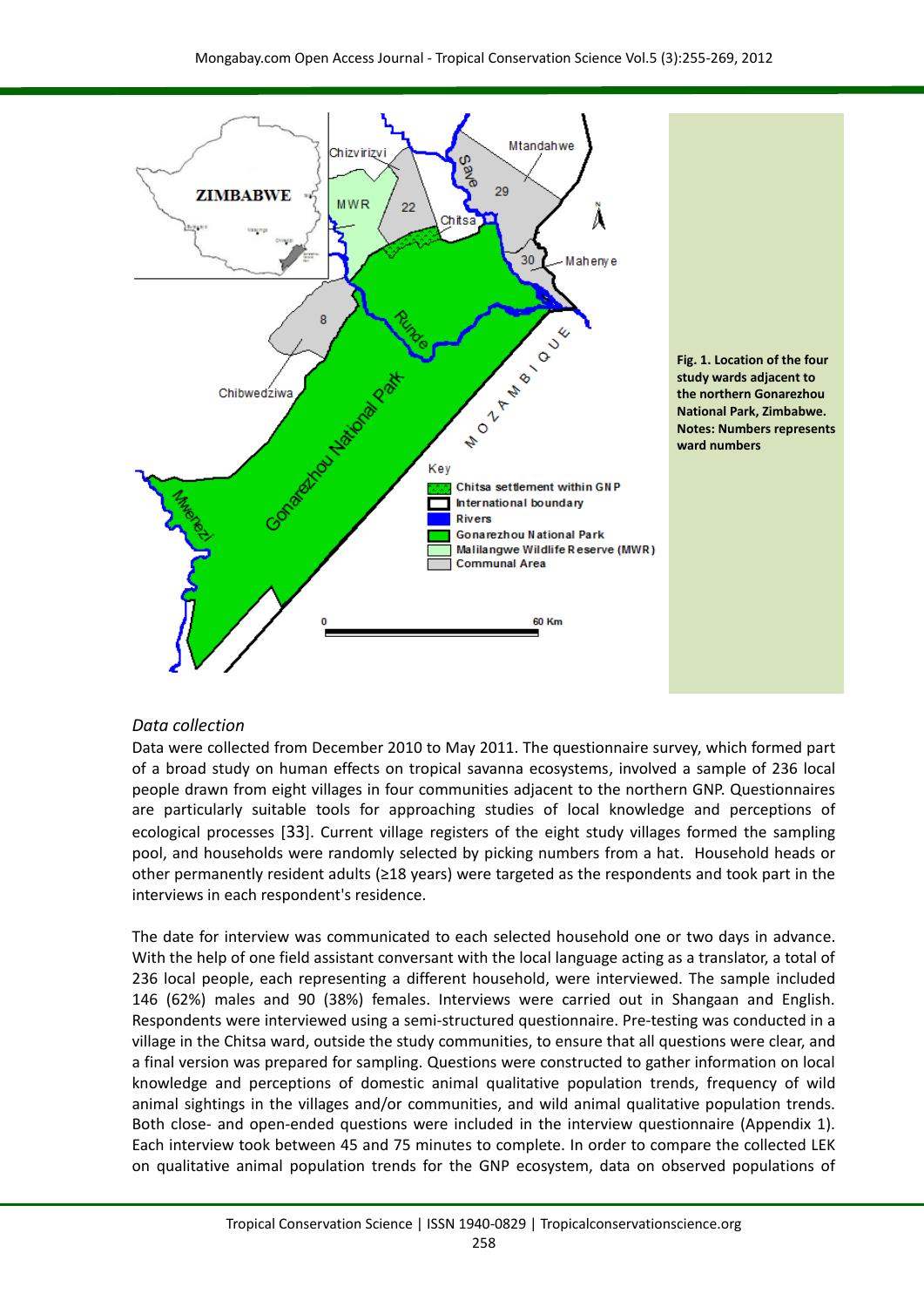animal species were retrieved from past aerial surveys of large herbivores and spoor surveys of large carnivores [\[34-38\]](#page-10-10).

#### *Data analysis*

Descriptive statistics were used to summarize the questionnaire response data set. Where multiple responses were possible on an open-response question, data are presented as the percentage of respondents giving each response, and may sum to over 100%. Chi-square  $(\chi^2)$  tests of goodness-of-fit were used to analyse responses on frequency of sighting wild animals and qualitative population trends. Differences were considered to be significant at *P* ≤ 0.05. Statistical analyses were conducted using Statistical Package for Social Sciences (SPSS version 19, Chicago, USA). The information derived from LEK was evaluated by comparing it with data derived from more standard scientific methods of aerial surveys and field sampling.

## **Results**

## *Perceptions of domestic animal qualitative population trends*

Respondents showed mixed perceptions on qualitative population trends of domestic animals between 2000 and 2010, with 44% (*n* = 104) of the respondents perceiving an increase, 36% (*n* = 85) perceiving a decline, and 20% (*n* = 47) perceiving that domestic animal populations had remained the same  $(\chi^2 = 21.42$ , df = 2, P < 0.0001). Goats, poultry and domestic cats were mostly perceived to have increased, whereas cattle, sheep and donkeys were largely perceived to have decreased in abundance between 2000 and 2010 (Table 1). Domestic animal species perceived to have increased were reported to be less negatively affected by diseases and predators, whereas those perceived to have declined were reported to be more negatively affected by diseases and more often attacked by large carnivores (Table 2).

| <b>Common name</b>        | <b>Scientific name</b> | <b>Number of responses</b> | %  |
|---------------------------|------------------------|----------------------------|----|
|                           |                        |                            |    |
| <b>Perceived increase</b> |                        |                            |    |
| Goat                      | Capra hircus           | 117                        | 49 |
| Chicken (poultry)         | Gallus gallus          | 107                        | 45 |
| Domestic cat              | Felis catus            | 37                         | 16 |
| <b>Perceived decline</b>  |                        |                            |    |
| Cattle                    | Bos taurus             | 158                        | 67 |
| Sheep                     | Ovis aries             | 137                        | 58 |
| Donkey                    | Equus asinus           | 123                        | 52 |
| Domestic pig              | Sus scrofa             | 71                         | 30 |
| Domestic dog              | Canis familiaris       | 58                         | 25 |
|                           |                        |                            |    |

**Table 1.** Domestic animal species perceived to have increased and/or decreased in communities adjacent to the northern Gonarezhou National Park, Zimbabwe, between 2000 and 2010

#### *Perceptions of wild animal abundances and qualitative population trends*

About 12% (*n* = 29) of the respondents reported that they sighted wild animals daily, 31% (*n* = 73) reported sighting wild animals once in every two weeks, 19% (*n* = 44) reported sighting wild animals at least once within a month, 12% (*n* = 29) reported sighting wild animals once between one and three months, and 26% ( $n = 61$ ) reported sighting wild animals once between three and six months in their villages and/or communities  $(\chi^2 = 32.39)$ , df = 4,  $P < 0.0001$ ). About 76% (*n* = 179) of the respondents perceived that wild animal abundances had increased, 15% (*n* = 36) perceived that wild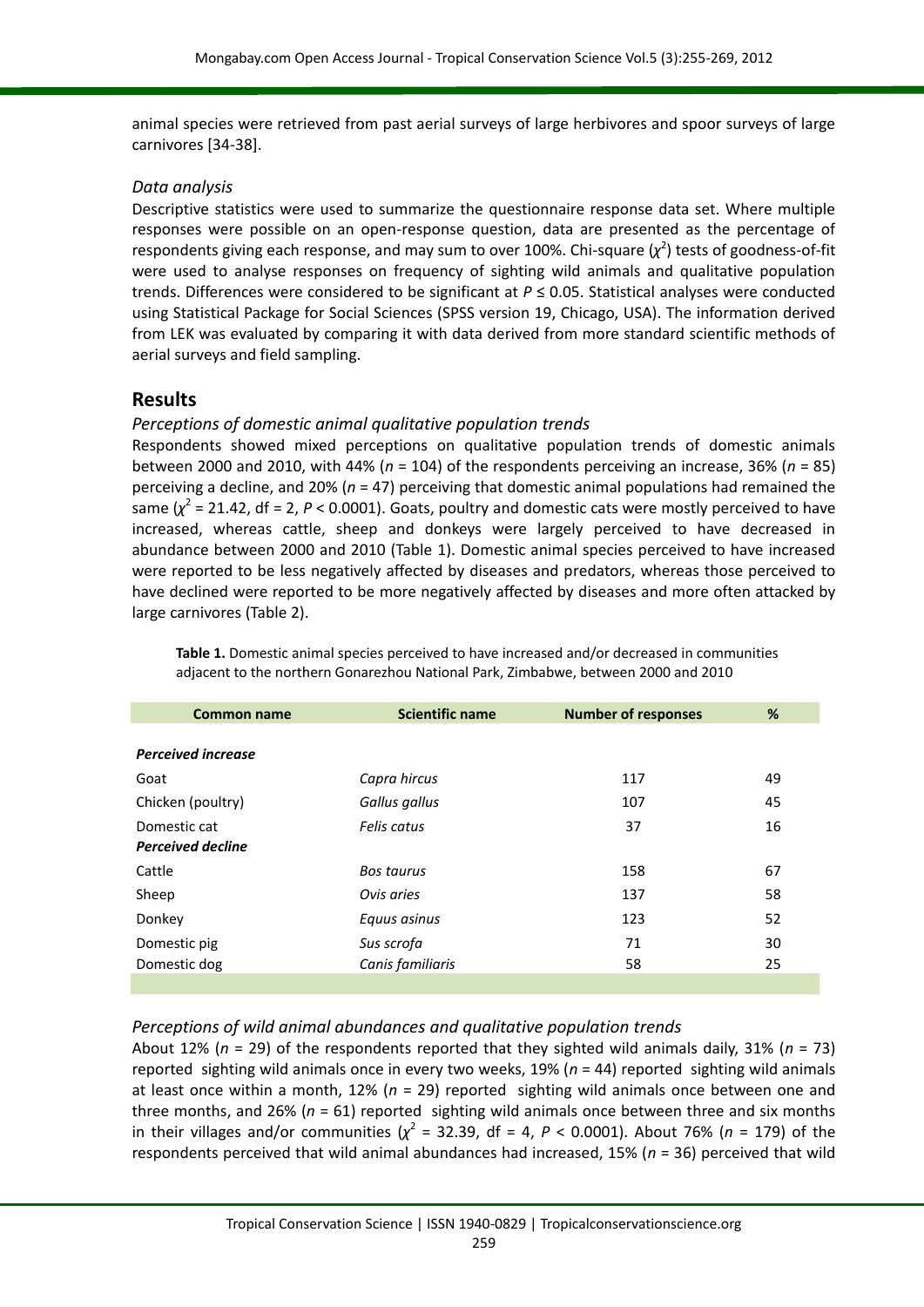animal abundances had declined, and 9% (*n* = 21) perceived that wild animal abundances had remained the same between 2000 and 2010 in GNP  $(\chi^2 = 193.38, df = 2, P < 0.0001)$ .

The following wild animal species were largely perceived to have increased: elephant, spotted hyena, buffalo and lion (Appendix 2). The main explanations given by the respondents for the perceived increases included perceived availability of adequate grazing resources, low disease occurrence and no culling in the recent past in GNP (Appendix 3). In contrast, cheetah, African wild dog and leopard were largely perceived to have declined in abundance, attributed to illegal hunting, diseases, past droughts and habitat degradation.

**Table 2.** Explanations for the perceived increases and decreases in domestic animal species in communities adjacent to the northern Gonarezhou National Park, Zimbabwe, between 2000 and 2010

|                           | <b>Number of</b> | ℅  |
|---------------------------|------------------|----|
| <b>Explanation</b>        | responses        |    |
| <b>Perceived increase</b> |                  |    |
| Less affected by diseases | 104              | 44 |
| Safe from predators       | 61               | 26 |
| Enough pasture            | 61               | 26 |
| High breeding rate        | 40               | 17 |
| Less prone to theft       | 26               | 11 |
| <b>Perceived decline</b>  |                  |    |
| Disease                   | 167              | 71 |
| Predation                 | 92               | 39 |
| Drought                   | 83               | 35 |
| Inadequate grazing area   | 54               | 23 |
| Livestock theft           | 53               | 22 |
| Local trade               | 23               | 10 |
|                           |                  |    |

#### *Recorded wild animal population trends from scientific studies*

Data from aerial surveys conducted between 1998 and 2009, show that populations of elephant, impala, buffalo, kudu and zebra increased, whereas populations of eland, giraffe and sable either remained stable or slightly declined (Fig. 2a). Spoor survey counts of large carnivores in the GNP show that the five major large carnivore species, spotted hyena, leopard, African wild dog, cheetah and lion, all increased in abundances between 2009 and 2011 (Fig. 2b). Compared to the qualitative population trends given by local people in this present study, all respondents' responses on the large herbivore species were similar to the recorded trends in large herbivores. In contrast, leopard, African wild dog and cheetah were perceived to have declined in abundance, whereas scientific data showed that these species were increasing.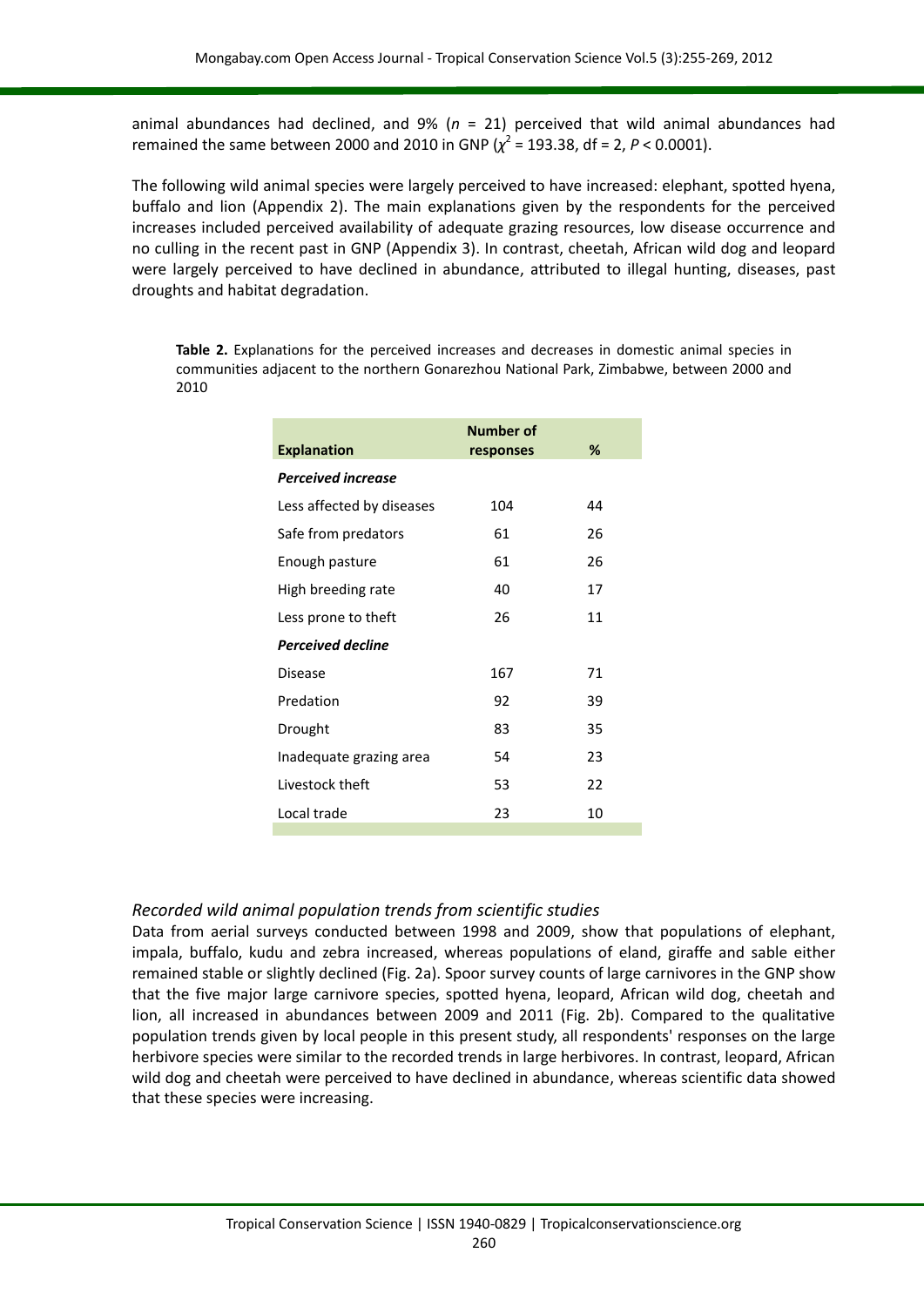

**Fig. 2. Observed population trends for (a) eight large herbivores (1998–2009) and (b) five large carnivores (2009–2011) in Gonarezhou National Park, southeastern Zimbabwe. Source: [\[34-38\]](#page-10-10).**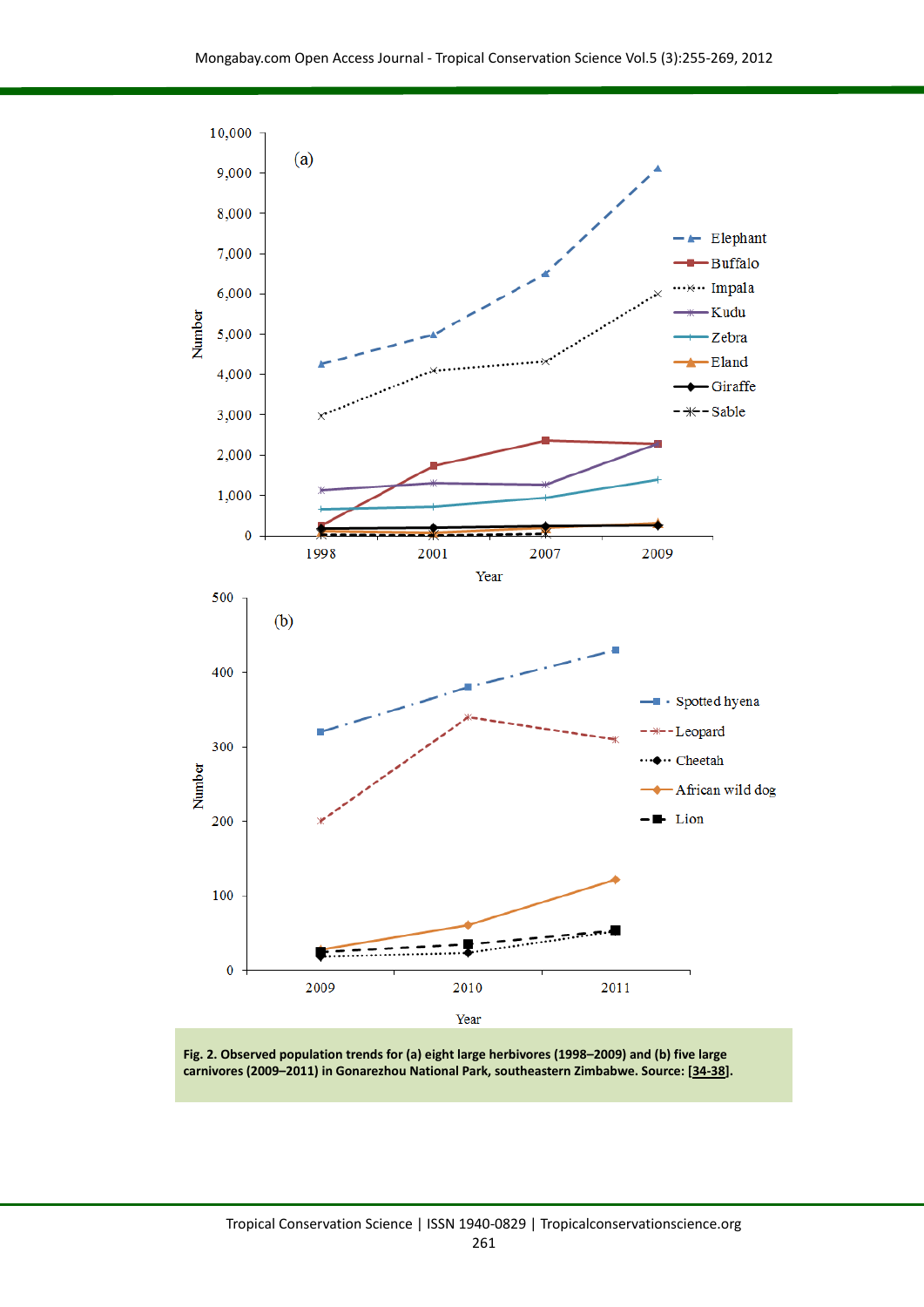## **Discussion**

The study findings show that local people can recognize and distinguish different animal species, as well as notice and explain qualitative population trends. Goats and poultry were largely perceived to have increased in abundance, whereas cattle, sheep, donkeys and pigs were largely perceived to have declined in abundance between 2000 and 2010. Goats and poultry were reported to be less negatively affected by diseases and also were regarded as being easier to keep and protect from predators, hence the perceived increase in these species' populations. In contrast, the majority of the respondents reported that cattle, sheep, donkeys and pigs were more negatively affected by diseases such as anthrax and foot-and-mouth, hence the perceived decline in their populations over the study period. Cattle have been reported to play a central role in livelihoods of people living in marginal areas in semi-arid regions [\[39\]](#page-11-0). Accordingly, in the southeast lowveld of Zimbabwe cattle-based households generally cope with hazards such as crop failures and economic decline by selling cattle [\[40\]](#page-11-1). For instance, in the present study respondents reported that during the socio-economic challenges in Zimbabwe between 2000 and 2008, they raised money through selling cattle despite the unreliable livestock marketing system. Additionally, livestock were reportedly sold during crop failure periods to buffer the households against hunger, probably contributing to the perceived decline in cattle populations.

Most respondents perceived that some of the wild animal population species had increased in the GNP between 2000 and 2010. Frequent sighting of wild animals in the study area was the main indicator for local perceptions that wildlife populations had increased. These study results show that local perceptions are to some extent in agreement with the increasing wild animal population trends reported by scientific studies conducted in the GNP [\[28,](#page-10-4) [34,](#page-10-10) [35\]](#page-10-11). However, rare and endangered animals such as cheetah, African wild dog and leopard were mostly perceived as having decreased in abundance, whereas recent carnivore research suggests that these species populations are slightly increasing [\[34\]](#page-10-10). Surprisingly, the majority of respondents perceived an increase in livestock depredation by large carnivores, although except for spotted hyenas, actual numbers of most large carnivores in the Gonarezhou ecosystem are low [\[34\]](#page-10-10). The perceived increases in large carnivorelivestock conflicts could be a result of the temporary stoppage of legal (safari) hunting of lions by the Zimbabwe Parks and Wildlife Management Authority in communal areas adjacent to the GNP since 2009 [\[41\]](#page-11-2).

Knowledge of specific species abundances and qualitative population trends was quite variable among local people in this present study. Factors that may influence the variability in the LEK include levels of environmental awareness in the study communities, extent of human-wildlife conflicts, and success of CAMPFIRE programmes [\[29\]](#page-10-5). The resulting variations in LEK among respondents suggest that there is a need to expand conservation awareness and wildlife-related educational programmes. Although the distribution and quality of LEK vary among individuals and groups within any community, a common denominator of ecological knowledge often underlies community resource management institutions [\[9\]](#page-9-5). For instance, shared ecological knowledge and perceptions are strongly reflected in quota setting for wild animal species off-takes under CAMPFIRE programmes in the study communities, contributing to wildlife conservation management regimes. Interestingly, the identification of species qualitative population trends suggests that local people have to some extent similar views on the population trends of animal species in the study area. The ecological knowledge held by local people suggests a strong understanding of ecological relationships and processes. For example, increases in large native herbivores were attributed to less disease occurrences, no culling and availability of sufficient grazing resources. Similarly, declines in animal abundances were attributed to factors such as increased illegal hunting, droughts, diseases and habitat degradation.

Since LEK is based on experiences over lengthy time periods, LEK also provides information on past situations [\[10\]](#page-9-7). In the present study, the focus was on information related to the period 2000–2010.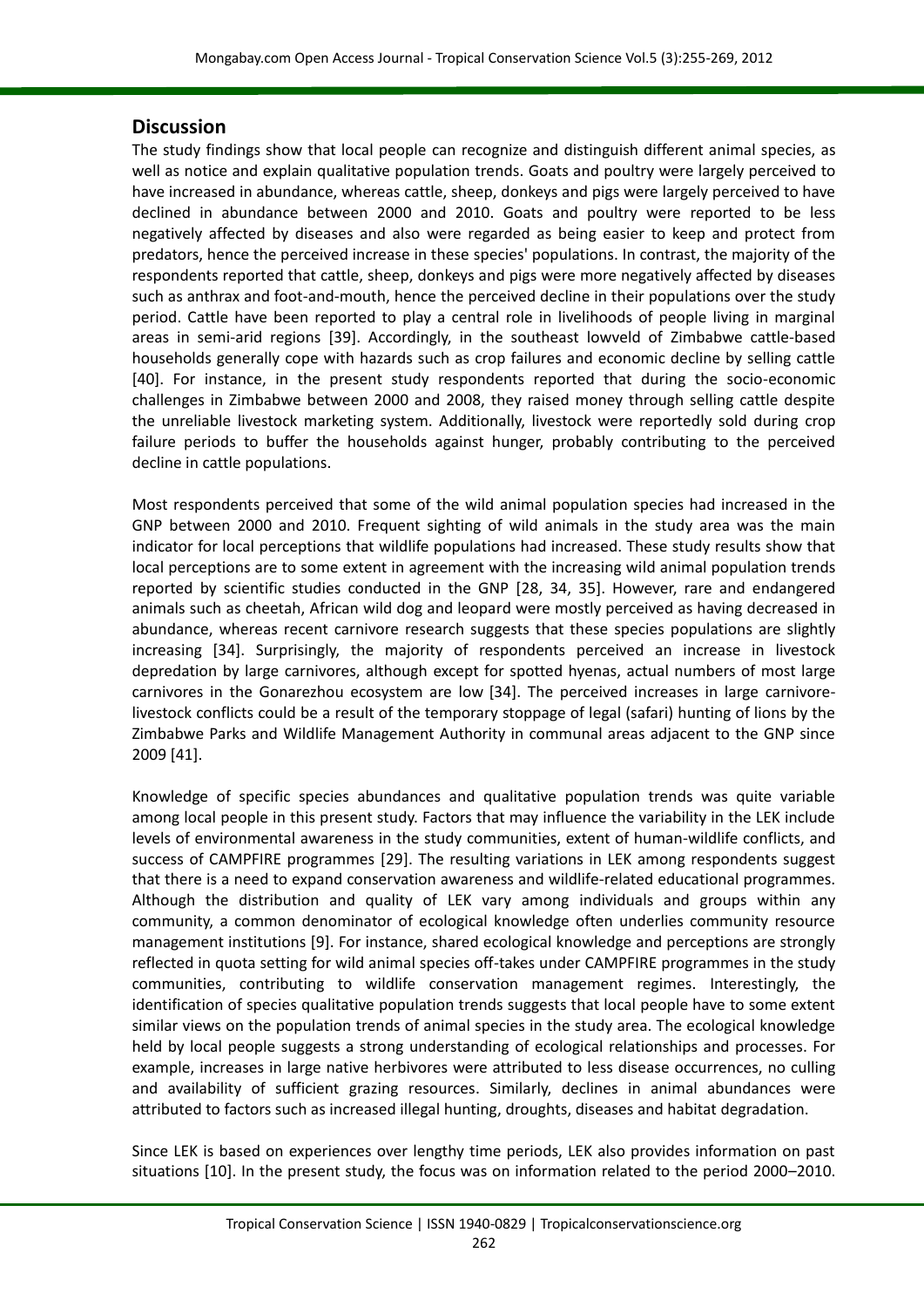Nevertheless, interviews provided information about the causes of animal abundance changes, especially the culling programmes implemented in the 1970s until 1993 and the 1991-92 severe drought [\[41\]](#page-11-2). Such information could provide insights on factors that have influenced the present day population abundances of animal species in the GNP. This information could also be used in developing new research questions and/or hypotheses for future studies. In cases where precise scientific data are scanty, it is necessary to establish precautionary management actions based on the available scientific information and local people's LEK, which have proven to be extremely useful for management purposes under an ecosystem-based approach [\[42\]](#page-11-3). LEK can also be particularly useful when population densities are low and traditional sampling methods are expensive or difficult to implement [\[10\]](#page-9-7), for instance, in the case of large carnivores. It has been suggested that LEK can serve as a useful, complementary data source, and may be particularly valuable when managing wildlife populations that occur in remote locations inhabited by indigenous peoples [\[43\]](#page-11-4).

## **Implications for conservation**

Interviews with local people showed that they have a wide knowledge of some animal species' abundances and qualitative population trends in the study area. However, generalisations of the study results over a large geographical area could be difficult given that LEK is location specific, is dynamic and changes over time, and is dependent on a specific cultural context that gives it meaning [\[44\]](#page-11-5). It should be highlighted that LEK for some species' population trends may be incorrect, for instance in the case of large carnivores as recorded in this present study. For example, local people may have less knowledge on cryptic animal species, such as carnivores, which are very difficult to see and encounter, or those being interviewed may not understand the full life cycle or biology of some species [\[43\]](#page-11-4). Most LEK is inherently qualitative and difficult to validate, but it could help to identify coarse changes in population size [\[43\]](#page-11-4). Therefore, LEK could be used as (i) a supplementary source of scientific studies, (ii) a basis for new scientific investigation, and (iii) a proxy in cases of limited resources [\[27,](#page-10-2) [45,](#page-11-6) [46\]](#page-11-7).

It should be emphasised that other local communities in southeastern Zimbabwe or other similar areas elsewhere may not have the same LEK about animal species abundances and qualitative population trends as recorded in this present study. Therefore, scale may play an important role when gathering LEK [\[44\]](#page-11-5) related to animal abundances and qualitative population trends. Furthermore, reliability of LEK also depends strongly on characteristics of the target taxa and the interviewee population [\[10\]](#page-9-7). For instance, the taxa should be easily recognizable. In the present study context, most domestic and wild animal species are easily known by local people in areas with community-based natural resources conservation programmes, such as CAMPFIRE. As for the interviewee population, the local people or residents in areas having community-based natural resources conservation programmes constitute an ideal group of informants about animal species abundances and population trends. However, such target groups of interviewees may be absent in other settings. Nevertheless, it is believed that the present study provides some insights to encourage the use of LEK in wildlife conservation in savanna ecosystems.

## **Acknowledgments**

Chiredzi and Chipinge Rural District Councils, Chief Mahenye and Chief Tshovani, and the Director-General of the Zimbabwe Parks and Wildlife Management Authority are acknowledged for permission to conduct this research. The author wishes to thank all those who helped in the collection and preparation of data, namely: P. Gandiwa, N. Mahohoma, G. Pikela, F. Pikela, T. Mutombeni, T. Mutombeni, J. Dhluma, C.T. Mabika and R.P. Nyabawa. The contributions of all the respondents in this study are appreciated. The author thanks C. Leeuwis, I.M.A. Heitkönig and H.H.T. Prins for valuable discussions and guidance which stimulated the development of this manuscript. Comments and suggestions from an anonymous reviewer helped improve the quality of this manuscript. The assistance of A. Estrada with the handling of the manuscript is highly appreciated. This research was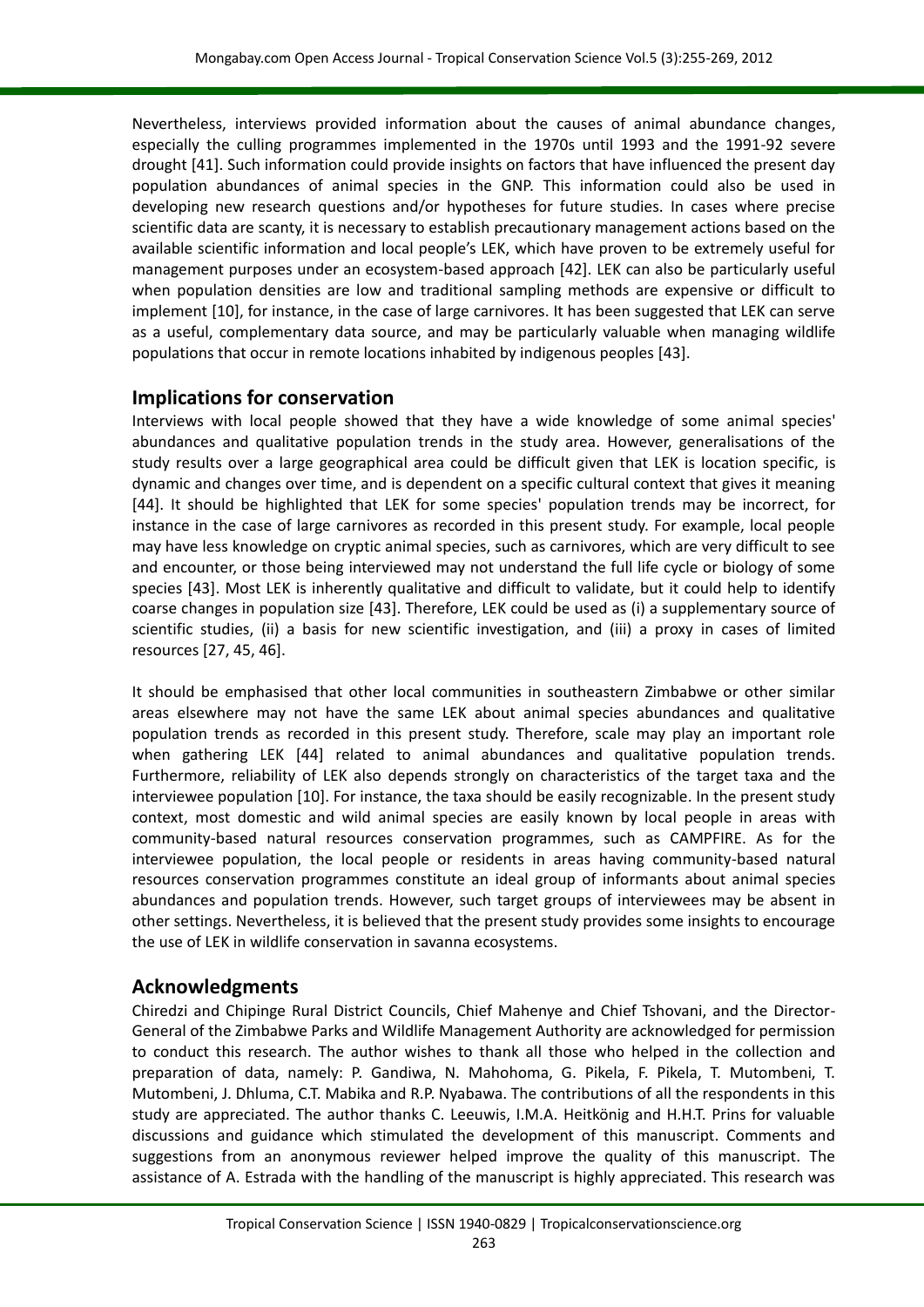funded by the International Research and Education Fund (INREF) of Wageningen University, The Netherlands.

#### **References**

- <span id="page-9-0"></span>[1] Trakolis, D. 2001. Local people's perceptions of planning and management issues in Prespes Lakes National Park, Greece. *Journal of Environmental Management* 61(3):227-241.
- <span id="page-9-1"></span>[2] Uddin, M. A. and Foisal, A. S. A. 2007. Local perceptions of natural resource conservation in Chunati Wildlife Sanctuary. In: *Making conservation work: Linking rural livelihoods and protected area management in Bangladesh.* Fox, J., Bushley, B. R., Dutt, S. and Quazi, S. A. (Eds.), pp. 84-109. East-West Center and Nishorgo Program of the Bangladesh Forest Department, Bangladesh.
- <span id="page-9-2"></span>[3] Berkes, F. and Berkes, M. K. 2009. Ecological complexity, fuzzy logic, and holism in indigenous knowledge. *Futures* 41(1):6-12.
- <span id="page-9-3"></span>[4] Berkes, F., Colding, J. and Folke, C. 2000. Rediscovery of traditional ecological knowledge as adaptive management. *Ecological Applications* 10(5):1251-1262.
- <span id="page-9-4"></span>[5] Kimmerer, R. W. 2002. Weaving traditional ecological knowledge into biological education: a call to action. *BioScience* 52(5):432-438.
- <span id="page-9-6"></span>[6] Charnley, S., Fischer, A. P. and Jones, E. T. 2008. *Traditional and local ecological knowledge about forest biodiversity in the Pacific Northwest. General Technical Report, PNW-GTR-751*. Department of Agriculture, Forest Service, Pacific Northwest Research Station. Portland, OR.
- [7] Stacey, N. E., Karam, J., Meekan, M. G., Pickering, S. and Ninef, J. 2012. Prospects for whale shark conservation in Eastern Indonesia through bajo traditional ecological knowledge and communitybased monitoring. *Conservation and Society* 10(1):63-75.
- [8] Huntington, H. P. 2011. The local perspective. *Nature* 478(7368):182-183.
- <span id="page-9-5"></span>[9] Fernandez-Gimenez, M. E. 2000. The role of Mongolian nomadic pastoralists' ecological knowledge in rangeland management. *Ecological Applications* 10(5):1318-1326.
- <span id="page-9-7"></span>[10]Anadón, J. D., Giménez, A., Ballestar, R. and Pérez, I. 2009. Evaluation of local ecological knowledge as a method for collecting extensive data on animal abundance. *Conservation Biology* 23(3):617-625.
- <span id="page-9-8"></span>[11]Brook, R. K. and McLachlan, S. M. 2008. Trends and prospects for local knowledge in ecological and conservation research and monitoring. *Biodiversity and Conservation* 17(14):3501-3512.
- <span id="page-9-9"></span>[12]Maweu, J. M. 2011. Indigenous ecological knowledge and modern western ecological knowledge: Complementary, not contradictory. *Thought and Practice: A Journal of the Philosophical Association of Kenya* 3(2):35-47.
- <span id="page-9-10"></span>[13]Moller, H., Charleton, K., Knight, B. and Lyver, P. 2009. Traditional ecological knowledge and scientific inference of prey availability: harvests of sooty shearwater (*Puffinus griseus*) chicks by Rakiura Maori. *New Zealand Journal of Zoology* 36(3):259-274.
- <span id="page-9-11"></span>[14]Joppa, L. N., Loarie, S. R. and Nelson, A. 2010. Measuring population growth around tropical protected areas: current issues and solutions. *Tropical Conservation Science* 3(2):117-121.
- [15]Okello, M. M. and Kioko, J. M. 2010. Contraction of wildlife dispersal area in Olgulului- Ololorashi Group Ranch around Amboseli National Park, Kenya. *Open Conservation Biology Journal* 4:34-45.
- [16]Scholte, P. 2011. Towards understanding large mammal population declines in Africa's protected areas: A West-Central African perspective. *Tropical Conservation Science* 4(1):1-11.
- [17]Topp-Jørgensen, E., Nielsen, M. R., Marshall, A. R. and Pedersen, U. 2009. Relative densities of mammals in response to different levels of bushmeat hunting in the Udzungwa Mountains, Tanzania. *Tropical Conservation Science* 2(1):70-87.
- [18]Craigie, I. D., Baillie, J. E. M., Balmford, A., Carbone, C., Collen, B., Green, R. E. and Hutton, J. M. 2010. Large mammal population declines in Africa's protected areas. *Biological Conservation* 143(9):2221-2228.
- <span id="page-9-12"></span>[19]Nyhus, P. J., Sumianto and Tilson, R. 2003. Wildlife knowledge among migrants in southern Sumatra, Indonesia: implications for conservation. *Environmental Conservation* 30(2):192-199.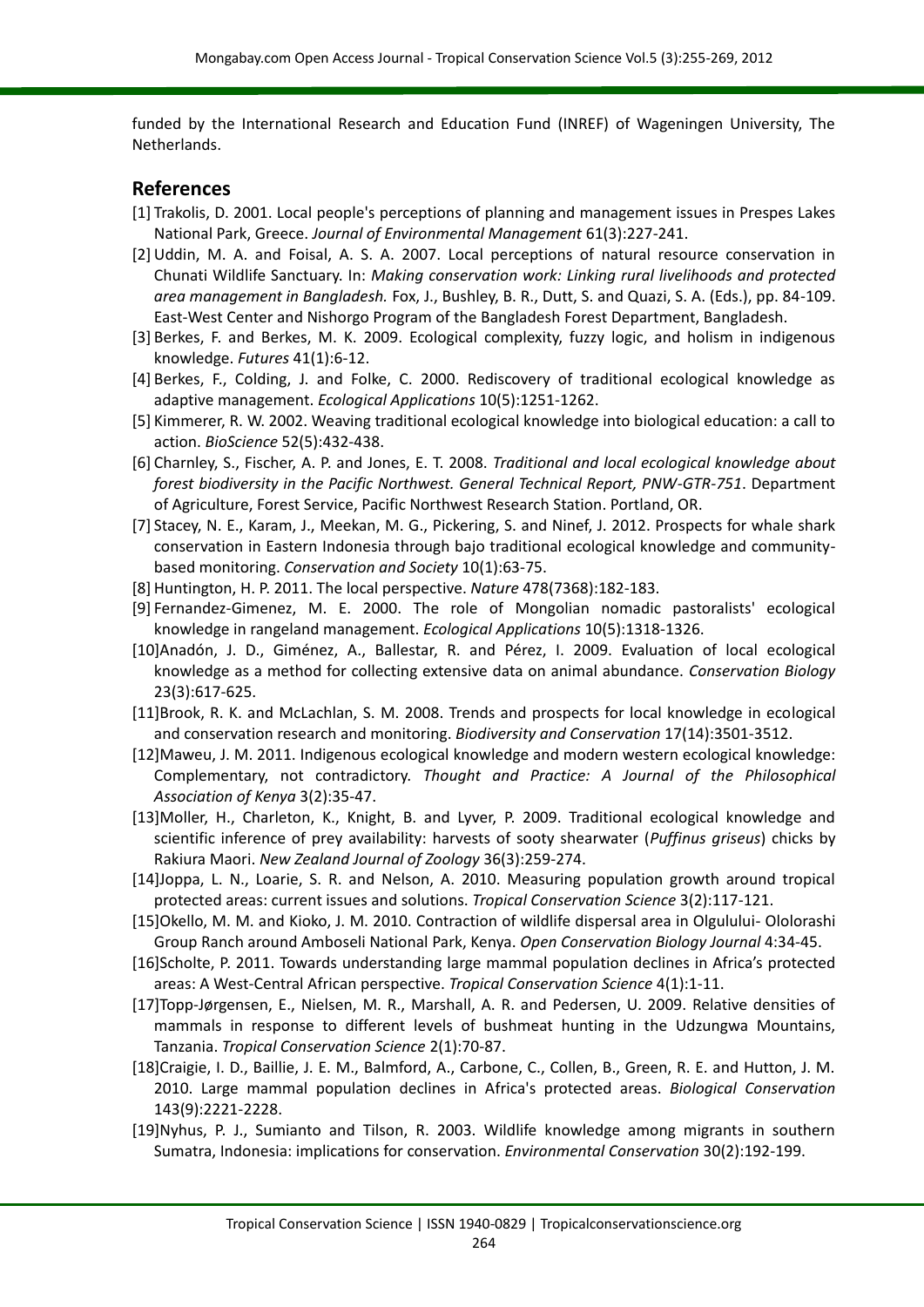- <span id="page-10-0"></span>[20]Allendorf, T. D., Smith, J. L. D. and Anderson, D. H. 2007. Residents' perceptions of Royal Bardia National Park, Nepal. *Landscape and Urban Planning* 82(1-2):33-40.
- [21]Bauer, H. 2003. Local perceptions of Waza National Park, northern Cameroon. *Environmental Conservation* 30(2):175-181.
- [22]López-del-Toro, P., Andresen, E., Barraza, L. and Estrada, A. 2010. Attitudes and knowledge of shade-coffee farmers towards vertebrates and their ecological functions. *Tropical Conservation Science* 2(3):299-318.
- [23]Kaltenborn, B. P., Nyahongo, J. W. and Kideghesho, J. R. 2011. The attitudes of tourists towards the environmental, social and managerial attributes of Serengeti National Park, Tanzania. *Tropical Conservation Science* 4(2):132-148.
- [24]Okello, M. M., Buthmann, E., Mapinu, B. and Kahi, H. C. 2011. Community opinions on wildlife, resource use and livelihood competition in Kimana Group Ranch near Amboseli, Kenya. *Open Conservation Biology Journal* 5:1-12.
- <span id="page-10-1"></span>[25]Ceríaco, L. M. P., Marques, M. P., Madeira, N. C., Vila-Viçosa, C. M. and Mendes, P. 2011. Folklore and traditional ecological knowledge of geckos in Southern Portugal: implications for conservation and science. *Journal of Ethnobiology and Ethnomedicine* 7(1):26. <http://www.ethnobiomed.com/content/27/21/26>.
- <span id="page-10-2"></span>[26]Maynou, F., Sbrana, M., Sartor, P., Maravelias, C., Kavadas, S., Damalas, D., Cartes, J. E. and Osio, G. 2011. Estimating trends of population decline in long-lived marine species in the Mediterranean Sea based on fishers' perceptions. *PloS One* 6(7):e21818. doi:21810.21371/journal.pone.0021818.
- <span id="page-10-3"></span>[27]Gandiwa, E., Chikorowondo, G., Zisadza-Gandiwa, P. and Muvengwi, J. 2011. Structure and composition of *Androstachys johnsonii* woodland across various strata in Gonarezhou National Park, southeast Zimbabwe. *Tropical Conservation Science* 4(2):218-229.
- <span id="page-10-4"></span>[28]Zisadza, P., Gandiwa, E., Van Der Westhuizen, H., Van Der Westhuizen, E. and Bodzo, V. 2010. Abundance, distribution and population trends of hippopotamus in Gonarezhou National Park, Zimbabwe. *South African Journal of Wildlife Research* 40(2):149-157.
- <span id="page-10-5"></span>[29]Gandiwa, E. 2011. Preliminary assessment of illegal hunting by communities adjacent to the northern Gonarezhou National Park, Zimbabwe. *Tropical Conservation Science* 4(4):445-467.
- <span id="page-10-6"></span>[30]Muchapondwa, E. 2002. *Sustainable Commercialised Use of Wildlife as a Strategy for Rural Poverty Reduction: The Case of 'Campfire' in Zimbabwe*. The Commons in an Age of Globalisation, the Ninth Conference of the International Association for the Study of Common Property, Victoria Falls, Zimbabwe.
- <span id="page-10-7"></span>[31]Taylor, R. 2009. Community based natural resource management in Zimbabwe: the experience of CAMPFIRE. *Biodiversity and Conservation* 18(10):2563-2583.
- <span id="page-10-8"></span>[32]Mutandwa, E. and Gadzirayi, C. T. 2007. Impact of community-based approaches to wildlife management: case study of the CAMPFIRE programme in Zimbabwe. *International Journal of Sustainable Development & World Ecology* 14(4):336-344.
- <span id="page-10-9"></span>[33]White, P. C. L., Jennings, N. V., Renwick, A. R. and Barker, N. H. L. 2005. Questionnaires in ecology: a review of past use and recommendations for best practice. *Journal of Applied Ecology* 42(3):421- 430.
- <span id="page-10-10"></span>[34]Groom, R. and Brand, H. 2011. *Carnivore densities in Gonarezhou National Park: Results of the June 2011 spoor survey*. Unpublished report. Zimbabwe Parks and Wildlife Management Authority. Harare.
- <span id="page-10-11"></span>[35]Dunham, K. M., Van Der Westhuizen, E., Van Der Westhuizen, H. F. and Gandiwa, E. 2010. *Aerial survey of elephants and other large herbivores in Gonarezhou National Park (Zimbabwe), Zinave National Park (Mozambique) and surrounds: 2009*. Zimbabwe Parks and Wildlife Management Authority. Harare.
- [36]Mackie, C. 1999. *Aerial census of elephants and other large herbivores in the Sebungwe Region and Gonarezhou National Park 1998*. USAID NRMP II-WWF Multispecies Project. WWF Project No. ZW0025. Harare.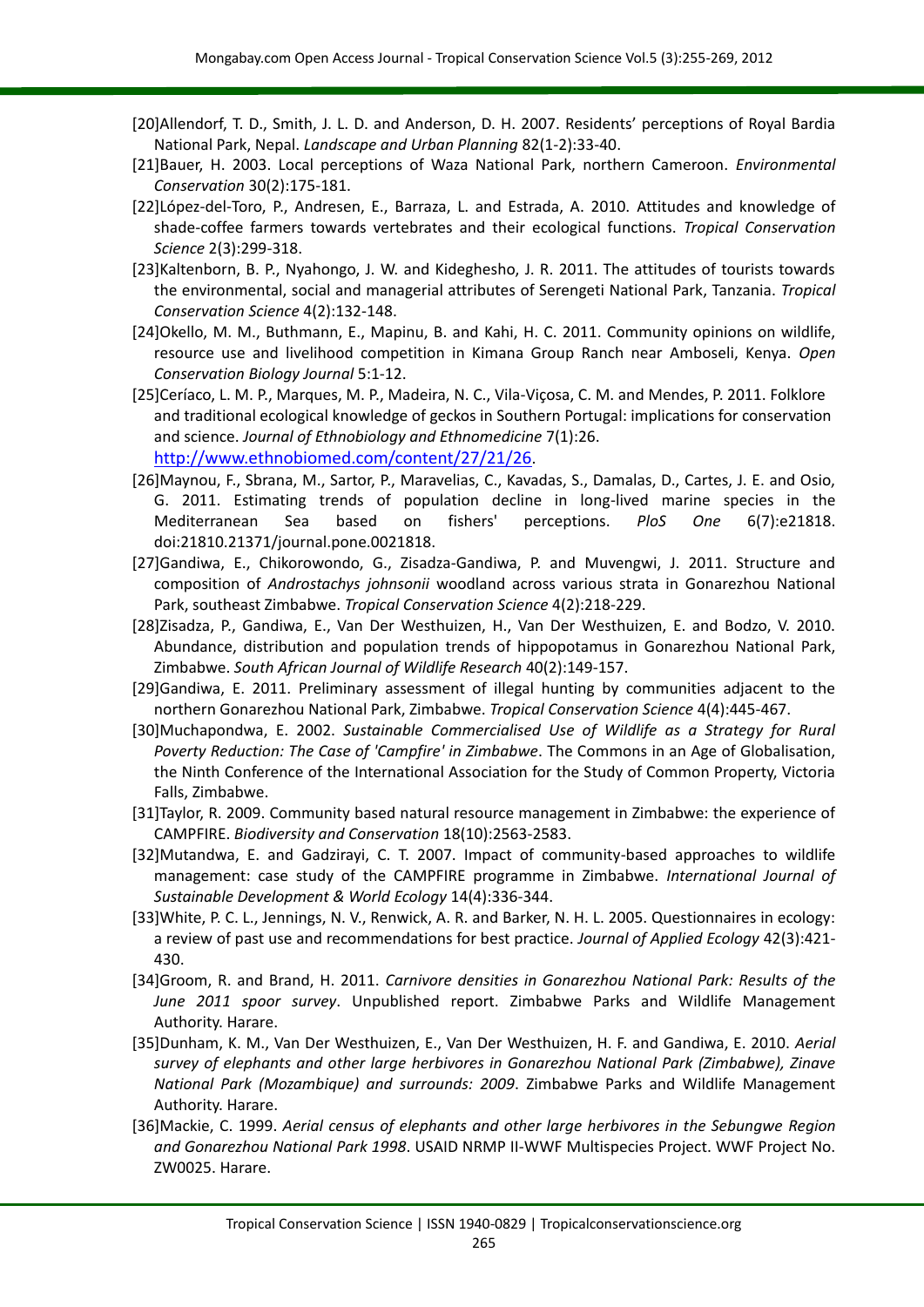- [37]Dunham, K. M. 2002. *Aerial survey of elephants and other large herbivores in Gonarezhou National Park and some bordering lands, Zimbabwe: 2001*. Department of National Parks and Wildlife Management. Harare.
- [38]Dunham, K. M., Mackie, C. S., Musemburi, O. C., Zhuwau, C., Nyaguse, G. H., Taylor, R. D. and Chimuti, T. 2007. *Aerial survey of elephants and other large herbivores in Gonarezhou National Park, Zimbabwe: 2007*. Department of National Parks and Wildlife Management. Harare.
- <span id="page-11-0"></span>[39]Cumming, D. H. M. 2005. Wildlife, livestock and food security in the south-east lowveld of Zimbabwe. In: *Conservation and development Interventions at the wildlife/livestock interface: Implications for wildlife, livestock and human health.* Osofsky, S. A., Cleaveland, S., Karesh, W. B., Kock, M. D., Nyhus, P. J. and Yang, A. (Eds.), pp. 41-46. IUCN, Gland, Switzerland and Cambridge, United Kingdom.
- <span id="page-11-1"></span>[40]Murungweni, C. 2011. *Vulnerability and resilience of competing land-based livelihoods in south eastern Zimbabwe*. PhD Thesis. Wageningen University. Wageningen.
- <span id="page-11-2"></span>[41]Zimbabwe Parks and Wildlife Management Authority. 2011. *Gonarezhou National Park Management Plan: 2011–2021*. Zimbabwe Parks and Wildlife Management Authority. Harare.
- <span id="page-11-3"></span>[42]Castellanos-Galindo, G. A., Cantera, J. R., Espinosa, S. and Mejía-Ladino, L. M. 2011. Use of local ecological knowledge, scientist's observations and grey literature to assess marine species at risk in a tropical eastern Pacific estuary. *Aquatic Conservation: Marine and Freshwater Ecosystems* 21(1):37-48.
- <span id="page-11-4"></span>[43]Gilchrist, G., Mallory, M. and Merkel, F. 2005. Can local ecological knowledge contribute to wildlife management? Case studies of migratory birds. *Ecology and Society* 10(1):20. [Online] URL: <http://www.ecologyandsociety.org/vol10/iss21/art20/>.
- <span id="page-11-5"></span>[44]Agrawal, A. 1995. Dismantling the divide between indigenous and scientific knowledge. *Development and Change* 26(3):413-439.
- <span id="page-11-6"></span>[45]Le Fur, J., Guilavogui, A., Teitelbaum, A. and Rochet, M. J. 2011. Contribution of local fishermen to improving knowledge of the marine ecosystem and resources in the Republic of Guinea, West Africa. *Canadian Journal of Fisheries and Aquatic Sciences* 68(8):1454-1469.
- <span id="page-11-7"></span>[46]Moller, H., Berkes, F., Lyver, P. O. B. and Kislalioglu, M. 2004. Combining science and traditional ecological knowledge: monitoring populations for co-management. *Ecology and Society* 9(3):2. [Online] URL: <http://www.ecologyandsociety.org/vol9/iss3/art2>.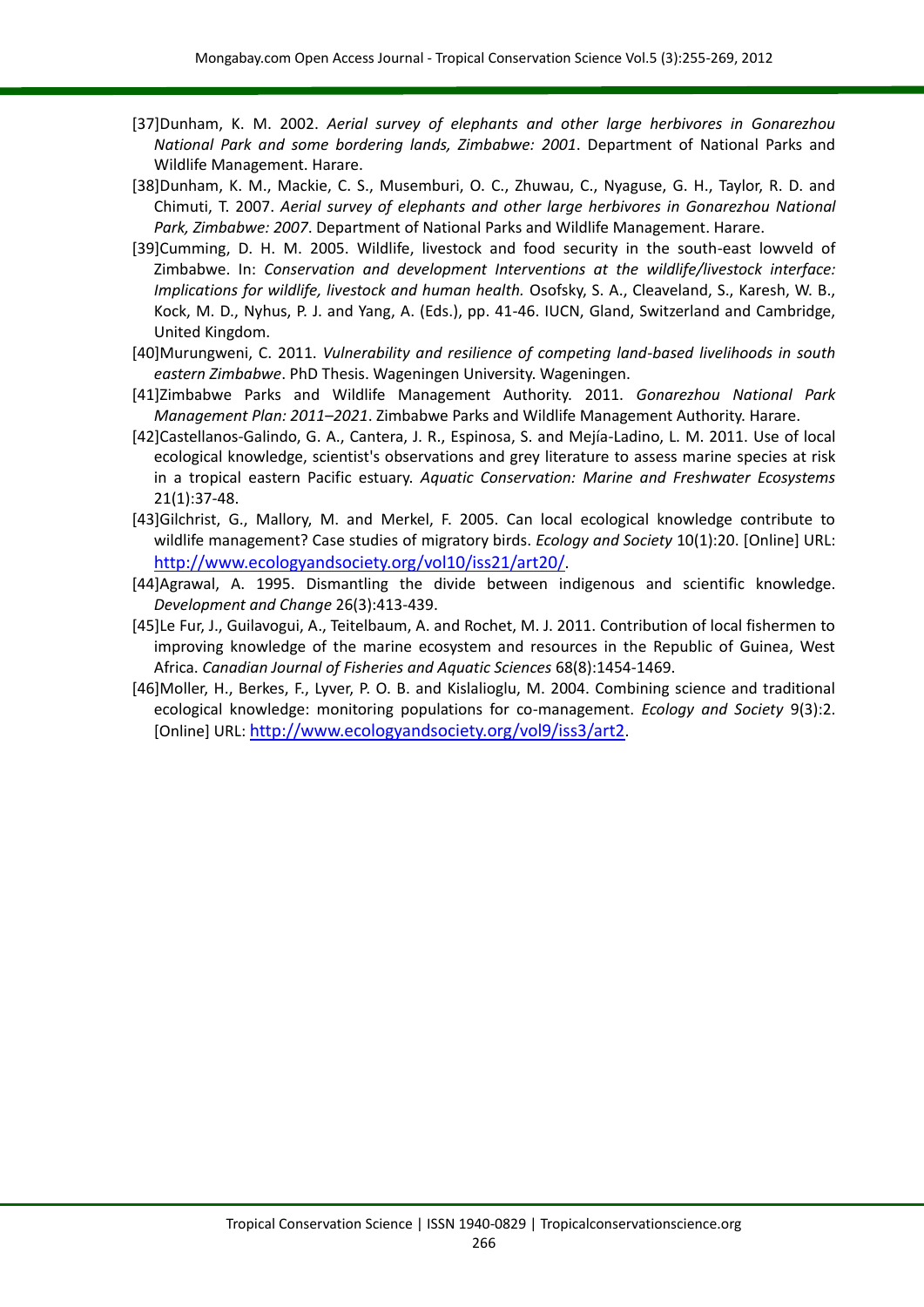#### **Appendix 1:** Questionnaire on animal population abundances and trends

- 1. Village of respondent?
- 2. Ward of respondent?
- 3. In your opinion has population or abundances of livestock increased or decreased or remained the same in your village and ward between 2000 and 2010?
- 4. List the livestock species that you perceive to have increased
- 5. What are the explanations for the increase in livestock species populations?
- 6. List the livestock species that you perceive to have decreased
- 7. What are the explanations for the decrease in livestock species populations?
- 8. How often do you see wild animals in your village or ward? (Everyday / Once in 14 days / Once in 30 days / Once in 1-3 months / Once in 3-6 months)
- 9. In your opinion has populations of wild animal species increased or decreased or remained the same in the Gonarezhou ecosystem between 2000 and 2010?
- 10. List the wild animal species that you perceive to have increased
- 11. What are the explanations for the increase wild animal species populations?
- 12. List the wild animal species that you perceive to have decreased
- 13. What are the explanations for the decrease in wild animal species populations?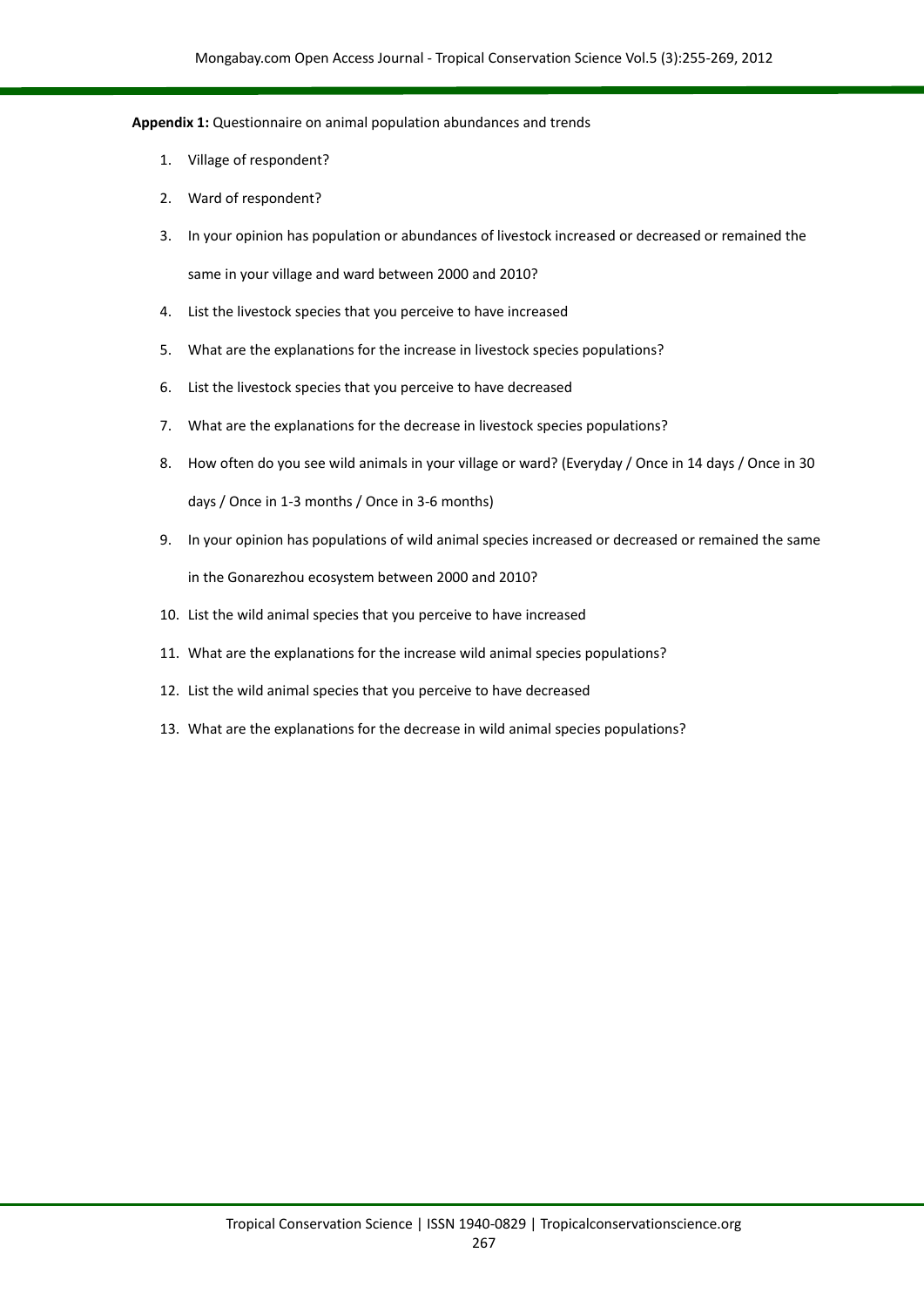| Common name               | Scientific name          | Number of responses | Percentage (%) |
|---------------------------|--------------------------|---------------------|----------------|
| <b>Perceived increase</b> |                          |                     |                |
| Elephant                  | Loxodonta africana       | 206                 | 87             |
| Spotted hyena             | Crocuta crocuta          | 105                 | 44             |
| <b>Buffalo</b>            | Syncerus caffer          | 82                  | 35             |
| Lion                      | Panthera leo             | 77                  | 33             |
| Kudu                      | Tragelaphus strepsiceros | 48                  | 20             |
| Impala                    | Aepyceros melampus       | 42                  | 18             |
| Hippopotamus              | Hippopotamus amphibius   | 27                  | 11             |
| Zebra                     | Equus quagga             | 23                  | 10             |
|                           |                          |                     |                |
| <b>Perceived decline</b>  |                          |                     |                |
| Cheetah                   | Acinonyx jubatus         | 65                  | 28             |
| African wild dog          | Lycaon pictus            | 56                  | 24             |
| Leopard                   | Panthera pardus          | 54                  | 23             |
| Eland                     | Taurotragus oryx         | 43                  | 18             |
| Sable antelope            | Hippotragus niger        | 40                  | 17             |
| Giraffe                   | Giraffa camelopardalis   | 30                  | 13             |

**Appendix 2.** Wild animal species perceived to have increased and/or decreased in the Gonarezhou ecosystem, Zimbabwe, between 2000 and 2010